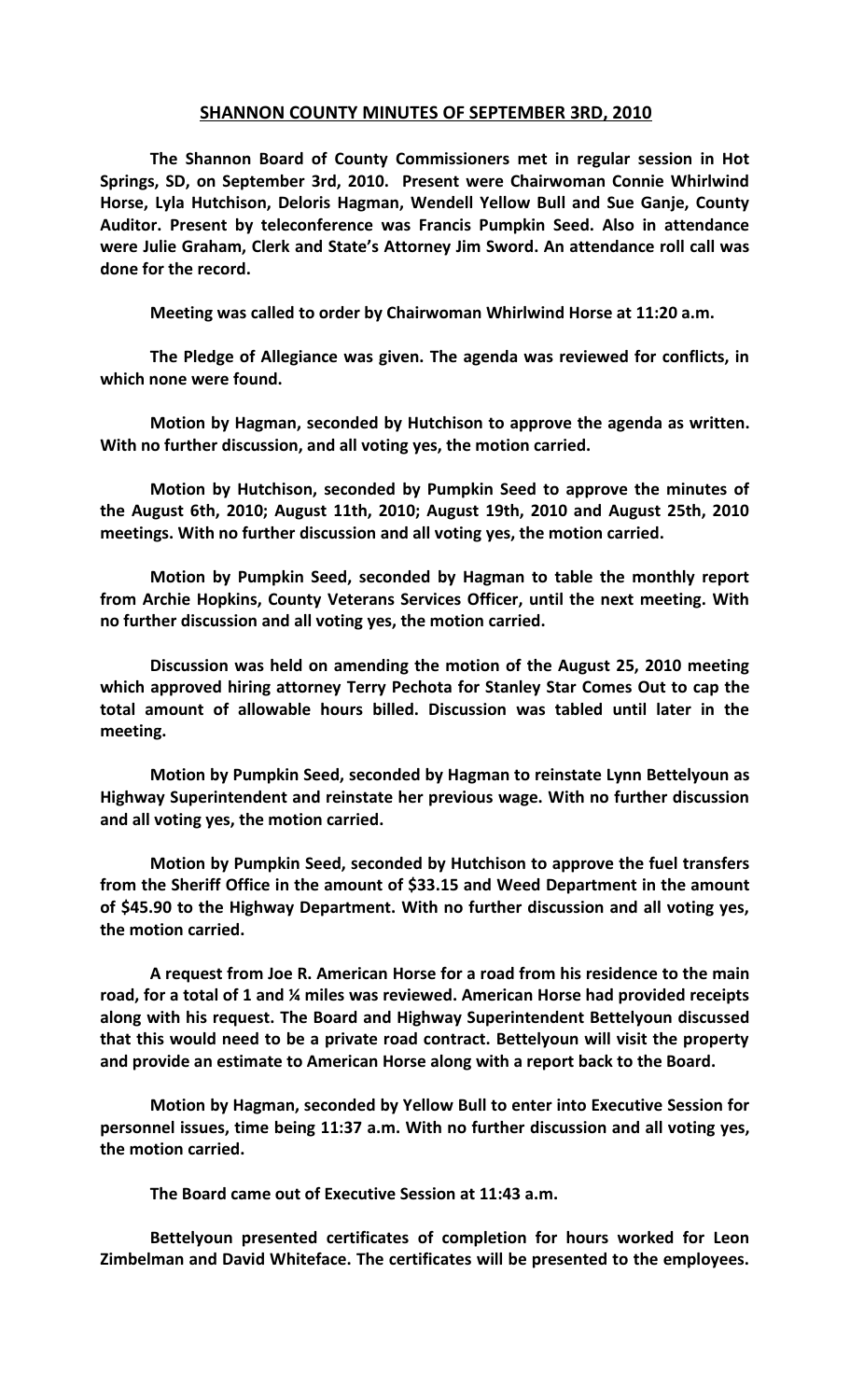**An update was given on a water line break and other road issues. Bettelyoun gave thanks to the Board for the purchase of a water truck.**

**Motion by Hagman, seconded by Yellow Bull to approve the report of Highway Superintendent Bettelyoun. With no further discussion and all voting yes, the motion carried.**

**Public comment was held with Jane Colhoff asking to reserve the right to comment during agenda items as they are discussed.**

**A proposed contract with attorney Steven Sandven was discussed. Motion by Pumpkin Seed, seconded by Yellow Bull to table discussion as Sandven was not in attendance. With no further discussion and all voting yes, the motion carried.**

**Pumpkin Seed noted for the record that he has not spoken with Sandven or Deb Rooks-Cook outside of Commission meetings. A bill Rooks-Cook submitted to the Board was discussed. Hagman questioned whether the Home Rule Charter allowed a contract with Rooks-Cook as a liaison officer and that it has not been authorized by the Board at a Commission meeting. Pumpkin Seed stated that hiring laws were not followed which included advertising for positions. Whirlwind Horse spoke that Rooks-Cook offered to help the Board, and some Board members felt the work done was on a voluntary basis.** 

**Motion by Pumpkin Seed, seconded by Hutchison to deny payment of the bill submitted by Rooks-Cook and to table contracting with her as a liaison until such time as she can be present at a Commission meeting with a proposed contract. Pumpkin Seed noted that the Home Rule Charter defines the hiring process which is to include criteria such as advertising for the position, and also questioned whether an appointment for the Lakota Coordinator, as required by the M.O.A. with the United States Government was authorized by the Home Rule. State's Attorney Jim Sword will research the requirements of the Board to enter into such a contract with Rooks-Cook. With no further discussion and all voting yes, the motion to deny payment carried.**

**Pumpkin Seed informed the Board that he had received legal advice from his personal attorney that he should not act on any issues concerning the Sheriff due to the impropriety of such actions when petitions have been filed against him.**

**Motion by Pumpkin Seed to move the appointment of Sheriff to the next meeting. Hutchison spoke that she asked for the agenda item in hopes of resolving the Sheriff issue, eliminating attorney fees, the need for the hearing on September 27, 2010 and to be able to move forward. Pumpkin Seed expressed concern over being sued by petitioners, officially and personally, and that he would not act on the Sheriff issue unless petitions are withdrawn in writing. Pumpkin Seed also spoke of an open meeting complaint against him for meeting with Whirlwind Horse and Yellow Bull. Deputy State's Attorney Pat Ginsbach stated that Hutchison was not addressing the issues of the lawsuit filed by Jim Daggett nor the petitions for recall of Commissioners Pumpkin Seed, Whirlwind Horse and Yellow Bull, but of the issue of appointing a Sheriff. Ginsbach also explained the process of how Commissioners could be sued personally. State's Attorney Sword asked for confirmation that if issues regarding the recall petitions and open meeting violation were cleared up, Pumpkin Seed could then act on the appointment of a Sheriff. Motion was made by Yellow Bull to table the appointment of a Sheriff, which he then withdrew, and further discussion continued. Ken Orrock, attorney for Jim Daggett, expressed that moving the appointment to the next meeting will not prevent damages and expenses which will be incurred by the**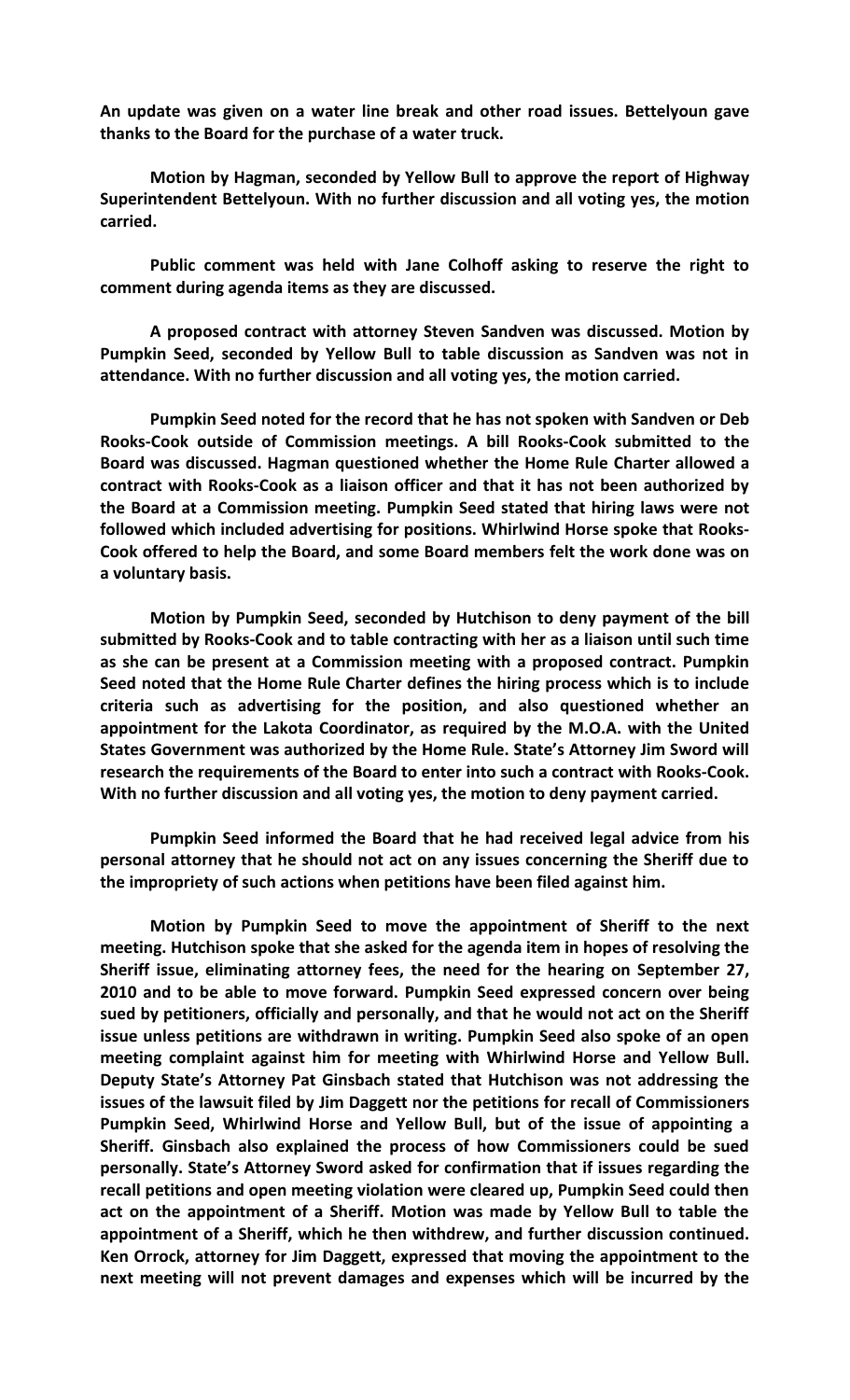**September 27, 2010 court hearing. Pumpkin Seed again spoke on his inability to act on the Sheriff appointment while the petitions to recall him and other Commissioners and the open meetings complaint were still on file.** 

**A roll call vote was called with Whirlwind Horse, Yellow Bull and Hagman voting in favor of the motion, Hutchison and Pumpkin Seed voting against the motion. With a majority voting yes, the motion carried.**

**Motion by Yellow Bull, seconded by Hutchison to amend the prior motion to attempt to resolve the concerns during an upcoming break and move the question to the end of the meeting. With no further discussion and all voting yes, the amendment to the motion carried.**

**The issue of hiring Harry Martinez as Deputy was discussed and that since the Board has no documentation from former Sheriff Stanley Star Comes Out, the Board was reluctant to take action in paying Martinez.**

**Motion by Pumpkin Seed, seconded by Yellow Bull to table payment to Harry Martinez until such documentation on the appointment can be provided by Star Comes Out. With no further discussion and all voting yes, the motion carried.**

**State's Attorney Sword informed the Board that he will not take any action on the petitions for recall or the open meeting violation until after the review of the County's contract with him to serve as State's Attorney. Sword stated that should the contract not be renewed, he would turn the petitions and violation over to his succeeding State's Attorney.**

**Pumpkin Seed expressed concern about Sword's his professional manner. Pumpkin Seed stated that he had concerns over Sword overturning decisions of the Board but that he didn't want to lose the contract and that he was upset when he put the review of the State's Attorney contract on the agenda. Pumpkin Seed noted that Jane Colhoff is leading efforts regarding the petitions against Board members, and that Colhoff should have approached him about her concerns and that as Commissioners, they should not have to watch what they say. Pumpkin Seed again spoke of the report received by the State's Attorney regarding the Sheriff situation.** 

**Colhoff stated that although she has not attended all the meetings but has a sense of what the law is, she considers it small-minded to consider terminating the contract for the State's Attorney.**

**Fall River Commission Chairman Mike Ortner noted that the duty of the State's Attorney, by State law, is to not only represent the Commission but also to represent the County Officials. Pumpkin Seed stated that he had a different point of view regarding democracy and the Board needed to move forward.**

**Motion by Pumpkin Seed to terminate the contract of State's Attorney Jim Sword, and take applications. Ken Orrock commented to clarify the law and his position that the Board must adhere to it in entirety. Deputy State's Attorney Ginsbach noted that State codified laws require the State's Attorney to turn illegal actions taken by the Commission over to the Circuit Court, which agreed with the State's Attorney. Sword was only advising the Board of the law; their illegal action was required to be referred to the Circuit Court. Sword expressed his displeasure with what he deemed to be racist comments at recent previous meetings of the Board and that none of the Commissioners took a stance against such politics. Ken Orrock**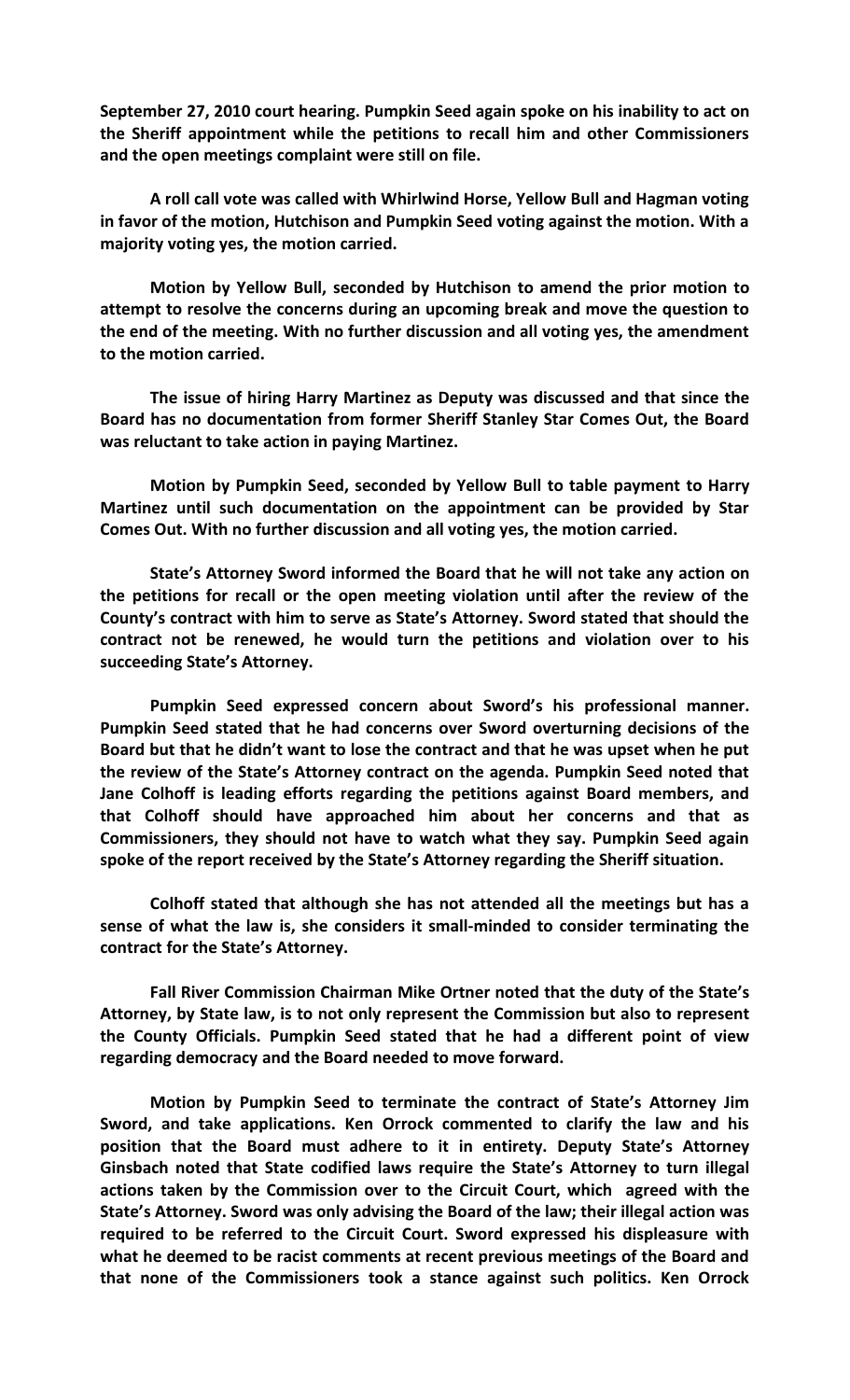**reminded the Board that the State's Attorney only interprets the law. He also stated that should they terminate the contract, it is possible the Commission will not be appointing a replacement, but that Judge Davis, as head of the Circuit Court, may fill the vacancy. Pumpkin Seed said he was waiting for someone to tell them they could not hire a State's Attorney. Sword indicated that whatever the result with his contract, he would make the transition a smooth one.**

**Commissioners Hutchison and Hagman expressed their votes to retain the contract with State's Attorney Sword. Yellow Bull indicated that he expects those contracted with Fall River County to provide services to the best of their ability and be accountable, the need for policies and that he is working toward making all offices elected by residents of Shannon County. Yellow Bull also brought up a letter he received recently that was defamatory in nature and that he had yet to receive an apology for those comments. He further expressed that any reconciliation must be in writing and as there was nothing so presented, he suggested the Commission take a break. Pumpkin Seed withdrew his motion to terminate the State's Attorney contract with James Sword. He agreed with Yellow Bull that a break in the meeting was needed.**

**Chairwoman Whirlwind Horse noted that she was on the Commission before and that they didn't fire Daggett as Sheriff before, but rather had not renewed his contract. She further stated that she had received a hate letter and had no resolution with regards to who might have sent it, and that the letter received by Yellow Bull should have been turned over for investigation. Deputy Ginsbach spoke to the post office in Scenic and they said no letter had been sent from there. Virgil Rust expressed his desire to have Yellow Bull pursue an investigation of the letter and Larry Kehn suggested the letter be turned over to the FBI.**

**Pumpkin Seed asked for a break and at 1:10 p.m., Chairwoman Whirlwind Horse called for the break.**

**The meeting resumed at 1:35 p.m. with Pumpkin Seed being absent from participating by teleconference at that time.**

**Jane Colhoff commented that her attendance at the meeting was with an open mind and with the hope of resolving issues. Colhoff had thought to remove an open meeting complaint and petitions to remove Commissioners to facilitate resolution, but that after the discussion thus far, was not prepared to do so at that time and will pursue legal options as she is tired of issues with the Commissioners.**

**Hagman asked if the lawsuits would be laid to rest and Colhoff indicated that she couldn't speak to that. Ken Orrock indicated that Daggett would withdraw his legal action and present the Commissioners with a hold-harmless agreement should he be reinstated.**

**Yellow Bull asked for a decision on a second request for payment of expenses for an indigent's funeral bill. The State's Attorney reviewed the codified law and advised the Board.**

**Motion by Hutchison, seconded by Yellow Bull to again deny the request for burial assistance. With no further discussion and all voting yes, the motion carried.**

**A request by OST President Two Bulls was presented by O.J. Semans of Four Directions, a 501-©4 organization, who was present to discuss the request with the**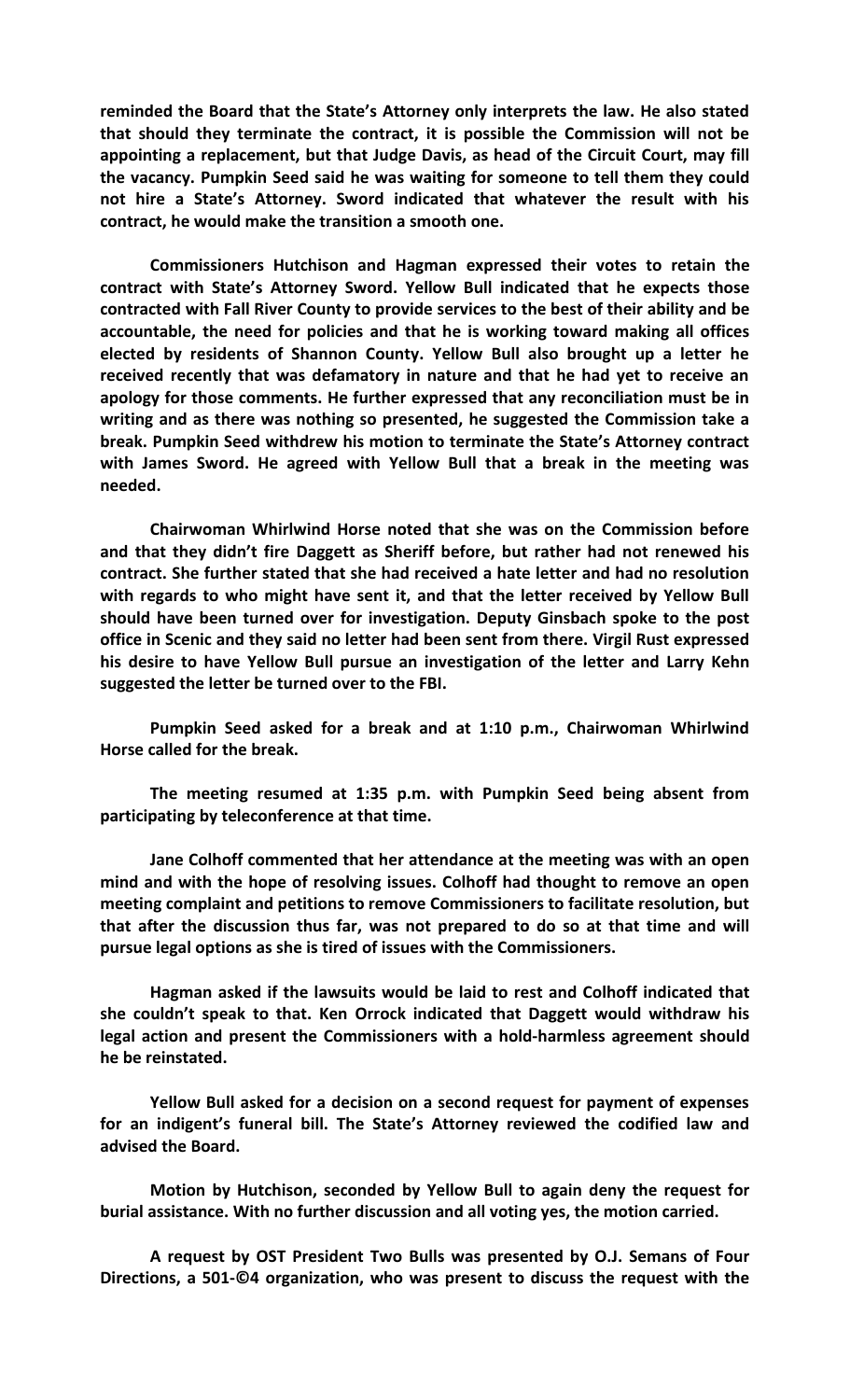**Board and asked for their approval for early voting. Upon discussion of the request, State's Attorney Sword presented the Board with a 30-day Notice of Intent to terminate his contract and other Officials with Shannon County, which was drawn up and signed during the break, so this could be taken into consideration for any future actions taken by the Board.**

**Hutchison asked to back up, as this Notice would essentially halt County Government. Semans suggested that the Tribe could take over the functions of the Auditor's Office and Deputize a Tribal office for early voting. Discussion was held on whether this would need pre-clearance by the U.S. Department of Justice, and this process should have been started earlier. Pumpkin Seed rejoined the meeting via teleconference at 2:04 p.m. and expressed his endorsement of the effort to provide early voting in Shannon County. Pumpkin Seed's connection was terminated at 2:13 p.m. and he therefore exited the meeting. Commissioners continued the discussion of the motion on early voting. Pumpkin Seed rejoined the meeting via teleconference at 2:15 p.m.**

**Semans suggested Four Directions could provide the support for early voting and offered a compromise of narrowing services down to one location, open from 10:00 a.m. until 3:00 p.m., to commence the week of September 27, 2010. Pumpkin Seed questioned Semans with regards to hours of service and if it would be offered every day. Yellow Bull discussed requirements of the Memorandum of Agreement.**

**Hutchison advised Pumpkin Seed that the 30 day Notice had been received by the Board, and urged caution in moving toward Shannon County conducting county business in Shannon County as there is no funding to accomplish such a move and no reason another entity would want to take over providing services.**

**After some discussion, Semans again asked the Board to allow early voting access in Shannon County. Auditor Sue Ganje offered to provide staff and services to make early voting available three days a week in Shannon County for the month of October.**

**Motion by Pumpkin Seed, seconded by Yellow Bull to tentatively approve early voting in Shannon County with details to be determined at a special meeting of the Commission on September 9th, 2010. With Whirlwind Horse, Yellow Bull and Pumpkin Seed voting yes on the motion and Hutchison and Hagman abstaining from the vote, the motion carried.**

**Motion by Hutchison, seconded by Hagman to table the review and approval of the 2011 Annual Budget until the special meeting on September 9th, 2010. With no further discussion and all voting yes, the motion carried.**

**Motion by Hutchison, seconded by Hagman to approve the Auditor's account with the County Treasurer. With no further discussion and all voting yes, the motion carried.**

## **TO THE HONORABLE BOARD OF SHANNON COUNTY COMMISSIONERS.**

**I Hereby submit the following report of my examination of the cash and cash items in the hands of the County Treasurer of this County on this 31st day of August ,2010.**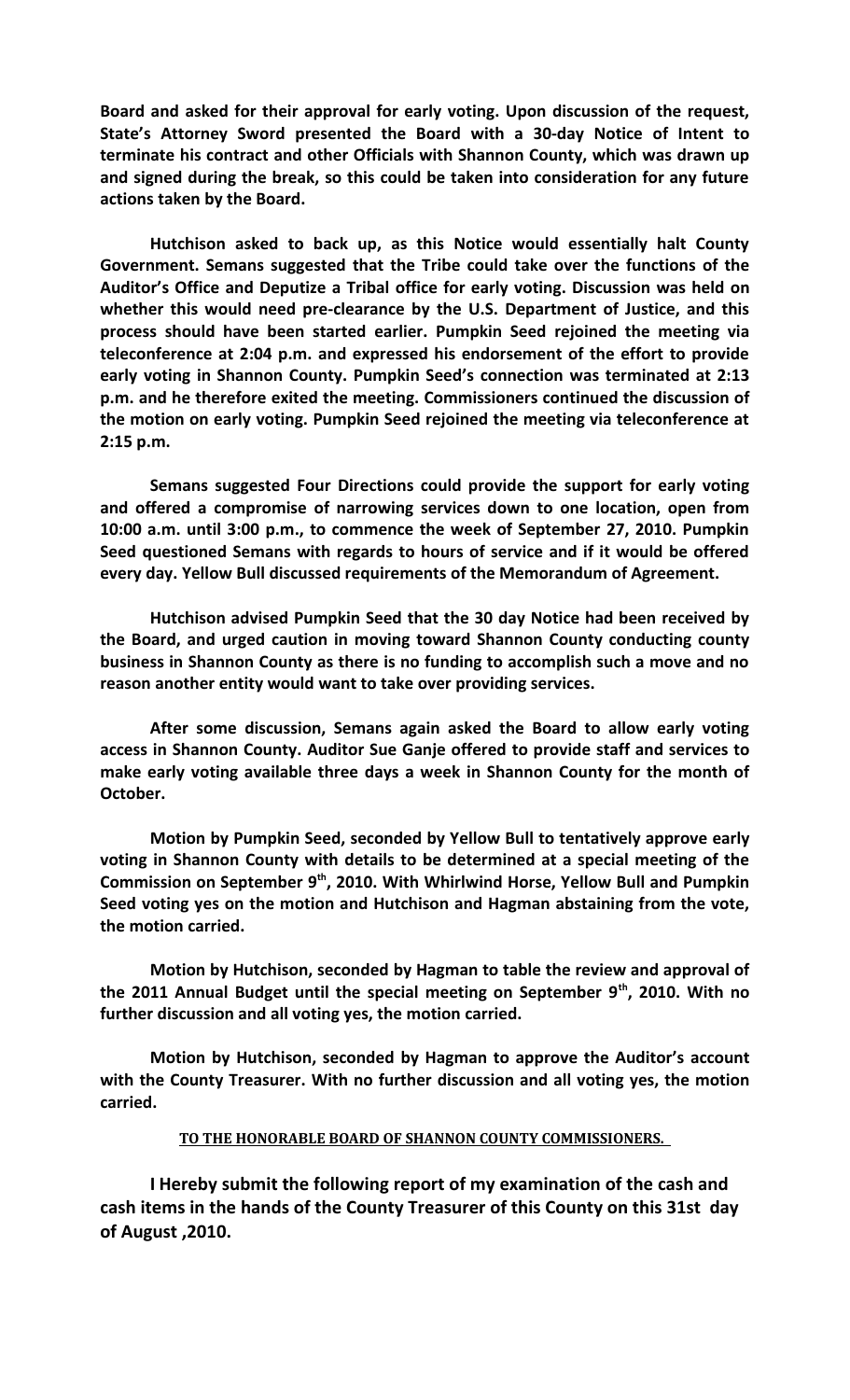**TOTAL AMT OF DEPOSIT IN BANK OF THE WEST-------\$ 4,046.95 TOTAL AMT OF DEPOSIT IN WELLS FARGO BANK-------\$ 1,391.40 TOTAL AMT OF DEPOSIT IN FIRST INTERSTATE BANKHS\$ 4,118.64 TOTAL AMOUNT OF ACTUAL CASH**--------------------**\$ 1,090.40 TOTAL AMT OF CHECKS IN TREASURER'S POSSESSION NOT EXCEEDING THREE DAYS---------------------------\$ 1,434.45 MONEY MARKET SAVINGS**: **BANK OF THE WEST**-------**\$ 2,267.70 WELLS FARGO BANK---**----**\$ 1,140.16 FIRST INTERSTATE BANK-HS\$390,693.48 CERTIFICATES OF DEPOSIT-FIRST INTERSTATE BANK-HS\$250,000.00**

**Itemized list of all items, checks and drafts which have been in the Treasurer's possession over three days:**

**Sheriff Change fund:-----------------------------\$200.00 Election Petty Cash:-----------------------------\$ 15.00**

**RETURNED CHECKS: BLACK FEATHER, DAVID---\$75.00 PARTON, JOY---\$32.00-LIC BLETHEN, RENE----------\$48.25-LIC POURIER, JOEL-\$349.00 BROKEN NOSE, LEROY-----\$44.50-LIC RED CLOUD, JOHN-\$45.90 BURGESS, JEANNE--------\$45.00 ROSS, WILLIAM---\$53.00 EAGLE BULL, ANNETTE M--\$43.00-LIC FINGER,LEONARD\$376.47LIC GARNETT, AQUALYNE------\$64.00 GOINGS, TANYA L--------\$71.00 One Feather,Delmar\$40.00 JANIS, JENNIFER--------\$90.50 LIC LITTLE HAWK, JOLENE----\$32.40-LIC LONE HILL, TRINA-------\$20.70-LIC SHORTAGE-POOR BEAR\$10.00 MCGAA, JUSTIN----------\$71.90-LIC MESTETH, PERRY---------\$63.00 MORRISON, NADINE-------\$15.00 OLD HORSE, JOHN--------\$15.00**

**TOTAL \$657,993.80**

**DATED THIS 31st DAY OF August,2010 /S/SUE GANJE\_\_\_\_\_\_\_\_\_\_\_\_ SUE GANJE, COUNTY AUDITOR OF SHANNON COUNTY.**

**THE ABOVE BALANCE REFLECTS COUNTY MONIES, MONIES HELD IN TRUST, AND MONIES COLLECTED FOR AND TO BE REMITTED TO OTHER ENTITIES: SCHOOLS, TOWNS AND STATE.**

**Motion by Hagman, seconded by Hutchison to approve the following bills as presented, with the exception of Sign Express. With no further discussion and all voting yes, the motion carried.**

**General Fund**

| Commissioners                    | Aug. Salaries | \$675.00   |
|----------------------------------|---------------|------------|
| <b>Auditor's Office Salaries</b> | Aug. Salaries | \$3,361.03 |
| Treasurer's Office Salaries      | Aug. Salaries | \$2,961.95 |
| State's Attorney                 | Aug. Salary   | \$901.25   |
| Director of Equalization         | Aug. Salaries | \$1,575.68 |
| <b>Register of Deeds</b>         | Aug. Salaries | \$1,738.69 |
| <b>Veterans Services</b>         | Aug. Salary   | \$986.56   |
| Sheriff                          | Aug. Salaries | \$5,902.98 |
| Weed                             | Aug. Salary   | \$1,087.50 |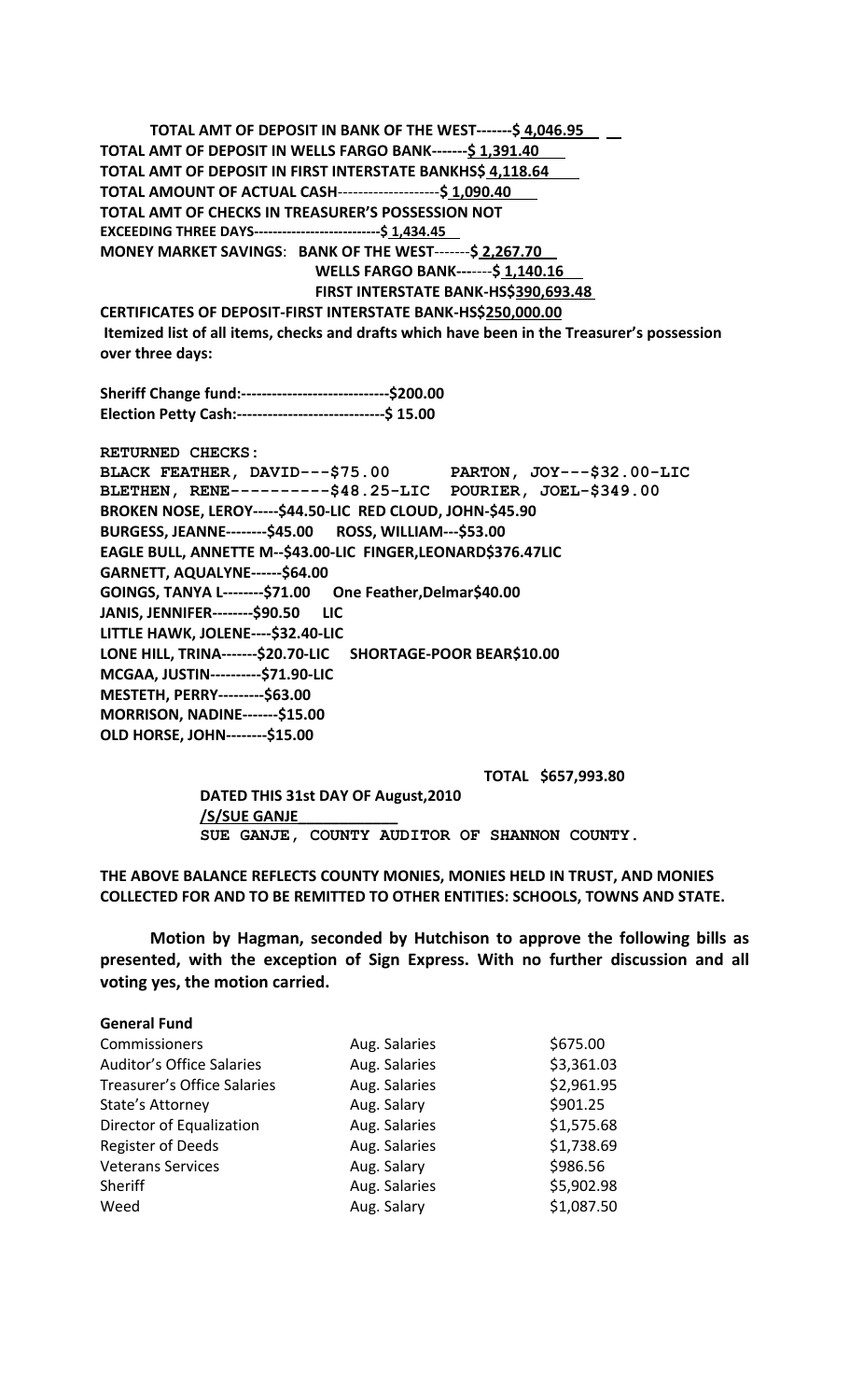|                                                | <b>Grand Total</b>           | \$44,200.71 |
|------------------------------------------------|------------------------------|-------------|
|                                                | <b>Road and Bridge Total</b> | \$16,822.86 |
| Wells Fargo Bank                               | Aug. Payroll Taxes           | \$2,526.68  |
| South Dakota Retirement                        | Aug. Retirement              | \$1,314.80  |
| Louie Nollett                                  | <b>Supervisor Wage</b>       | \$500.00    |
| Nebraska Child Support                         | <b>Child Support</b>         | \$245.00    |
| GoldenWest                                     | Telephone                    | \$00.84     |
| Blue Cross / Blue Shield                       | Sept. Health Ins.            | \$1,278.84  |
| Leon Zimbelman                                 | Overtime                     | \$252.00    |
| David White Face                               | Overtime                     | \$234.00    |
| Lynx Bettelyoun (security guard)               | Overtime                     | \$265.48    |
| Road and Bridge<br>And Additional Overtime for | Aug. Salaries                | \$10,205.22 |
| <b>Road and Bridge</b>                         |                              |             |
|                                                | <b>General Fund Total</b>    | \$27,377.85 |
| Hutchison, Lyla                                | Travel                       | \$71.04     |
| Yellow Bull, Wendell                           | Travel                       | \$47.36     |
| Whirlwind Horse, Connie                        | Travel                       | \$83.63     |
| Wells Fargo Bank                               | Aug. Payroll Taxes           | \$3,579.33  |
| <b>US Postal Service</b>                       | Postage                      | \$277.64    |
| <b>State Treasurer</b>                         | $M.1$ .                      | \$180.00    |
| South Dakota Retirement                        | Aug. Retirement              | \$2,273.84  |
| Pumpkin Seed, Francis                          | Travel                       | \$66.60     |
| Hagman, Deloris                                | Travel                       | \$55.50     |
| GoldenWest                                     | Telephone                    | \$308.69    |
| Farrell, Farrell & Ginsbach                    | Aug. Dep. State's Atty       | \$833.33    |
| Daggett, Jim                                   | Sept. Blue Cross Prem        | \$385.65    |
| American Family Insurance                      | Sept. Insurance              | \$24.60     |

**Discussion on the appointment of a Sheriff resumed. As Jane Colhoff was unable to insure that petitions for removal of Commissioners and an open meeting violation would be withdrawn should Daggett be reinstated, Pumpkin Seed declined to vote on advice of his attorney.**

**Hagman asked Pumpkin Seed if he would be agreeable to appointing a Sheriff if Daggett agreed to drop his suit, as she was anxious to have the issue resolved.**

**Hutchison moved to reinstate Daggett by appointing him as Sheriff through December 31, 2014. Deputy State's Attorney Ginsbach advised the Board to keep in mind binding future Commission decisions, and this term would be affected by a favorable vote to change the Home Rule Charter and the resulting election of Sheriff by the voters. Hutchison withdrew her motion.** 

**Motion by Hutchison, seconded by Yellow Bull to reappoint Jim Daggett as Sheriff of Shannon County through December 31, 2010. With no further discussion and all voting yes, the motion carried.**

**Motion by Yellow Bull, seconded by Hagman to pay Stanley Star Comes Out for five days owed for services rendered. With no further discussion and all voting yes, the motion carried.**